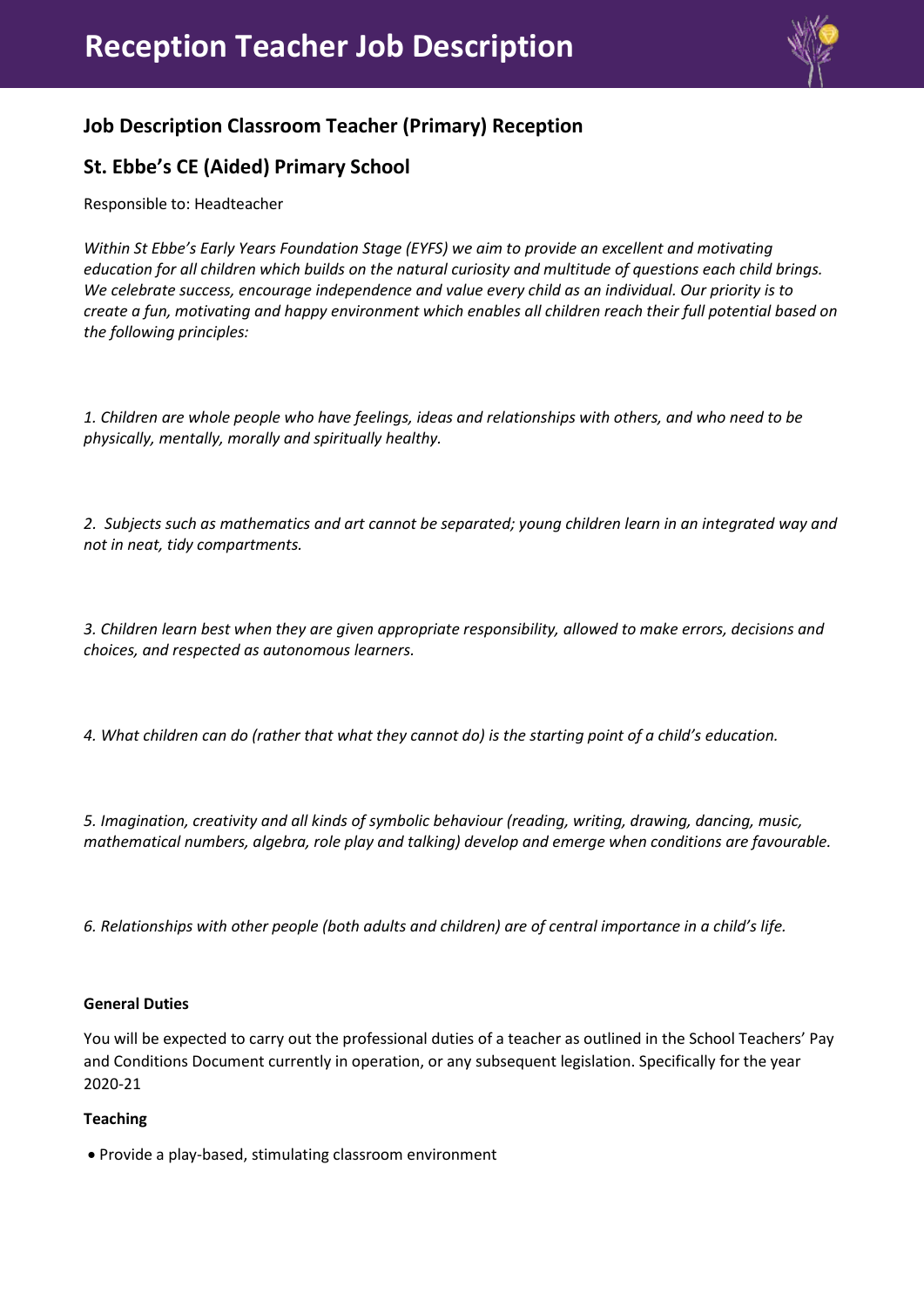

Prioritise interactions with children to enhance their play

- Plan trips and visits to enhance learning
- Give effective feedback according to the school Feedback Policy
- Support children to produce the highest quality outcomes they are capable of
- Treat each child as an individual and encourage them to embrace who they are
- Provide a play-based, stimulating, relaxed classroom environment
- Use the school's assessment systems to record summative assessments

 Communicate with our Inclusion Lead and other authorised agencies and participate in meetings if required

- Follow the school behaviour policy
- Liaise with parents and carers with care and consideration
- Communicate with all members of the school community highly effectively
- Treat staff, children and families with unconditional positive regard

 Be responsible for safeguarding and the health and safety of the class both when they are on school premises and when they are engaged in authorised school activities elsewhere.

Be a great team member and deliver on the school 'certainties'

 Assist in the promotion of the corporate life of the school and the personal, social and emotional wellbeing of pupils within the community.

 Contribute to out of school activities e.g. learning reviews, open evenings, school trips, FOCS events etc. as may reasonably be expected by the Headteacher.

- Take part in appropriate staff development in line with the School Improvement Plan
- Contribute to discussions on pedagogy and policy
- To take responsibility for a subject in school (after NQT year)

You may be asked to fulfil other duties and responsibilities, which are reasonably expected by the Headteacher.

### **General Responsibilities**

Taking appropriate responsibility for one's own health, safety and welfare and the health and safety of pupils, visitors and work colleagues in accordance with the requirements of legislation and locally-adopted policies; including taking responsibility for raising concerns with an appropriate manager.

*This job description should be read in conjunction with the current School Teachers' Pay and Conditions Document and the provisions of that document will apply to the post holder.*